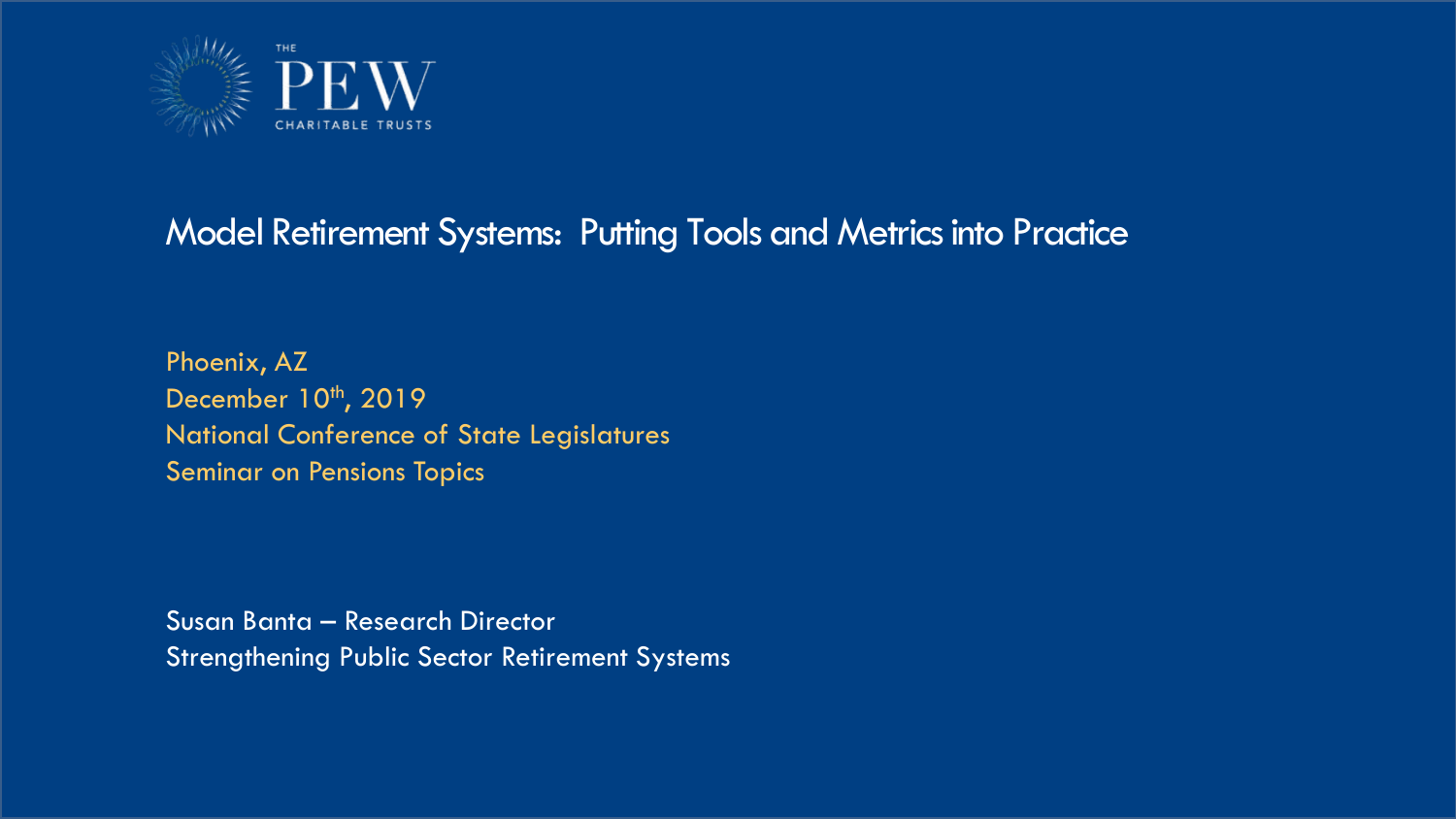$\triangleright$  Ensuring financial stability – stress testing and risk reporting are key

 $\triangleright$  Cost sharing – different models and implementation issues

➢Managing changes in economic and investment return outlook

 $\triangleright$  The role of clear objectives in strengthening retirement systems

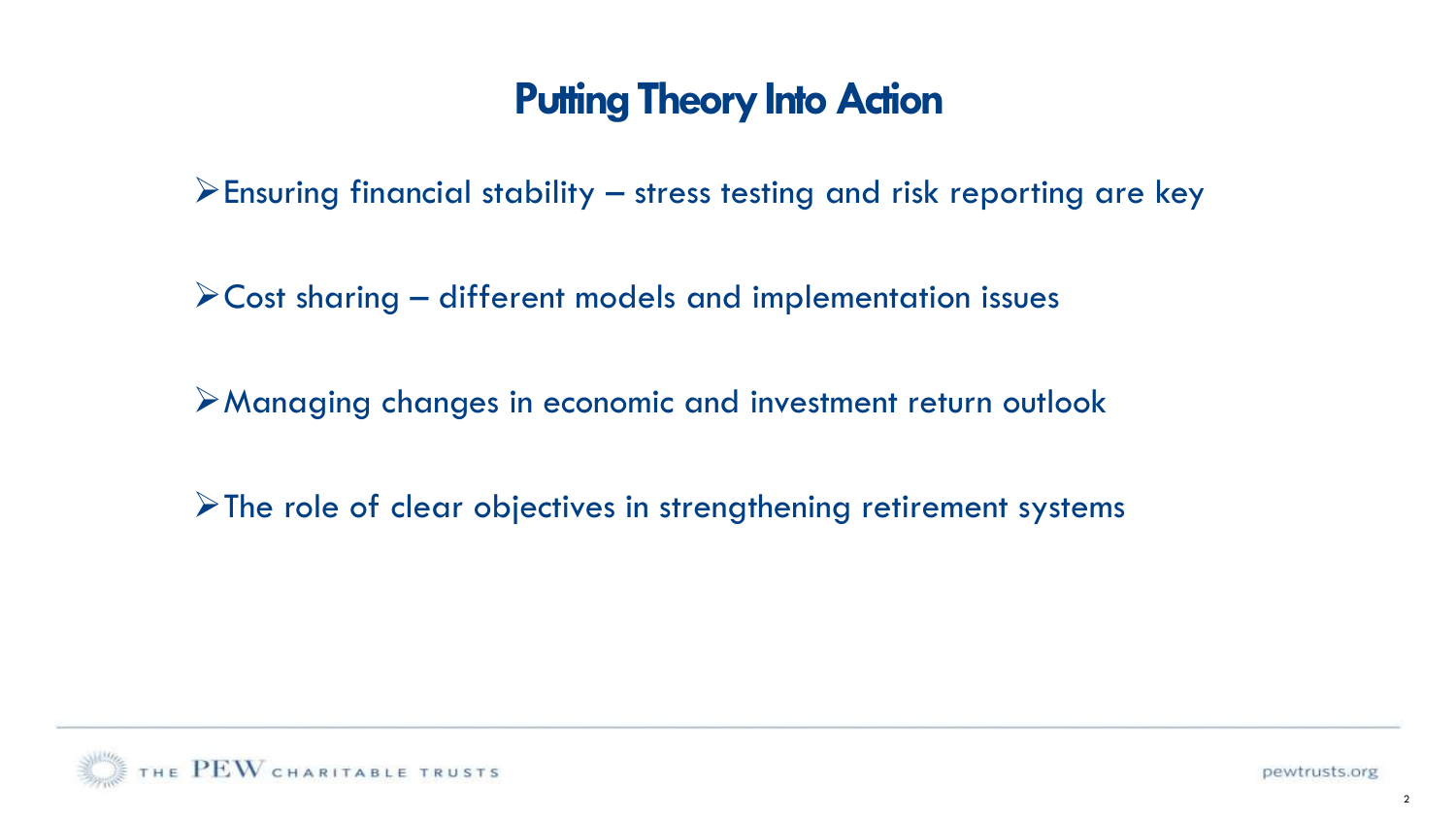### ➢**Ensuring financial stability – stress testing and risk reporting are key**

➢Cost sharing – different models and implementation issues

➢Managing changes in economic and investment return outlook

 $\triangleright$  The role of clear objectives in strengthening retirement systems

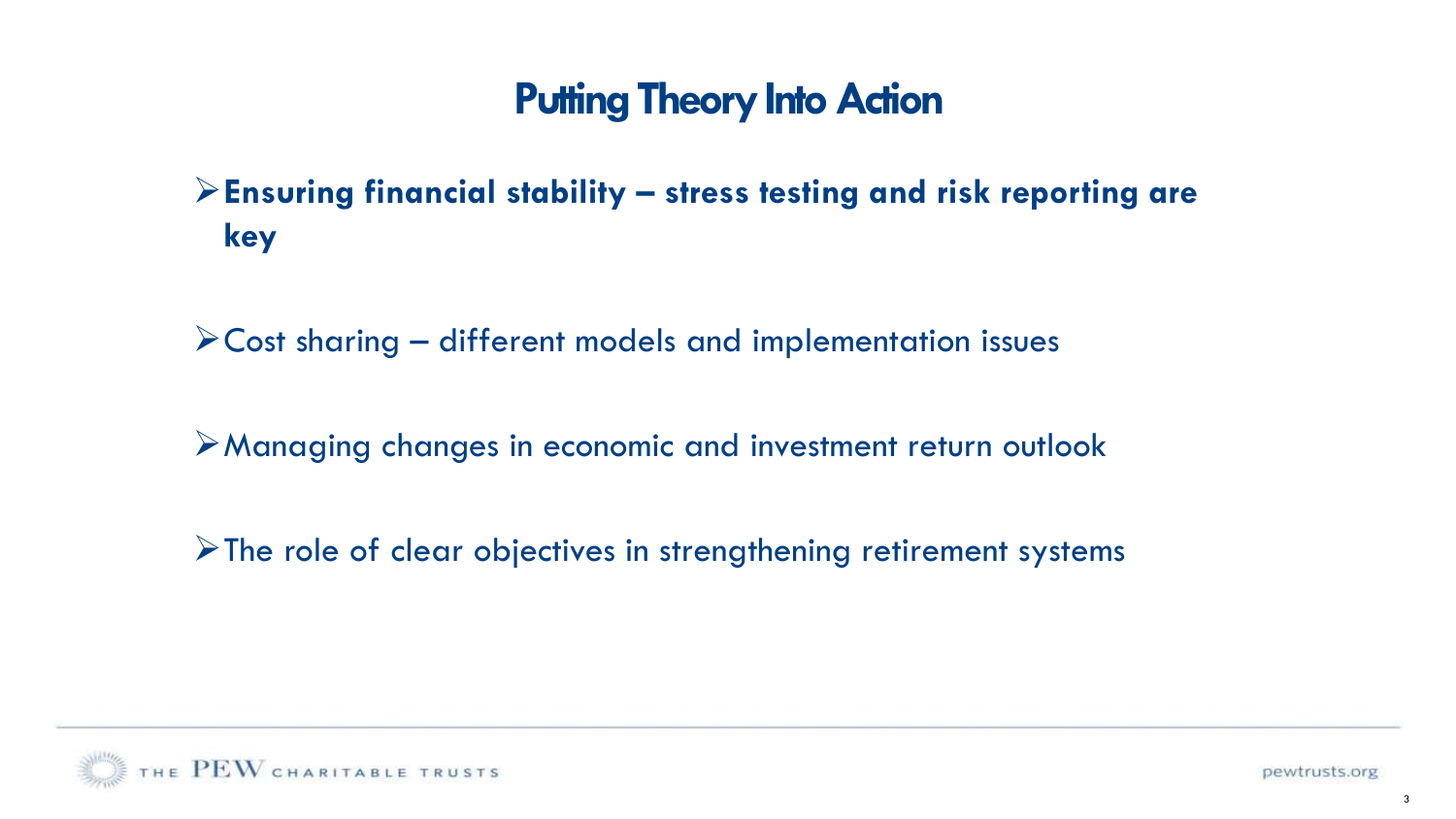### **Colorado Public Employees Retirement Association**

Pre-reform (2010) reports provided policymakers and budget officials with the tools necessary to evaluate the pension system



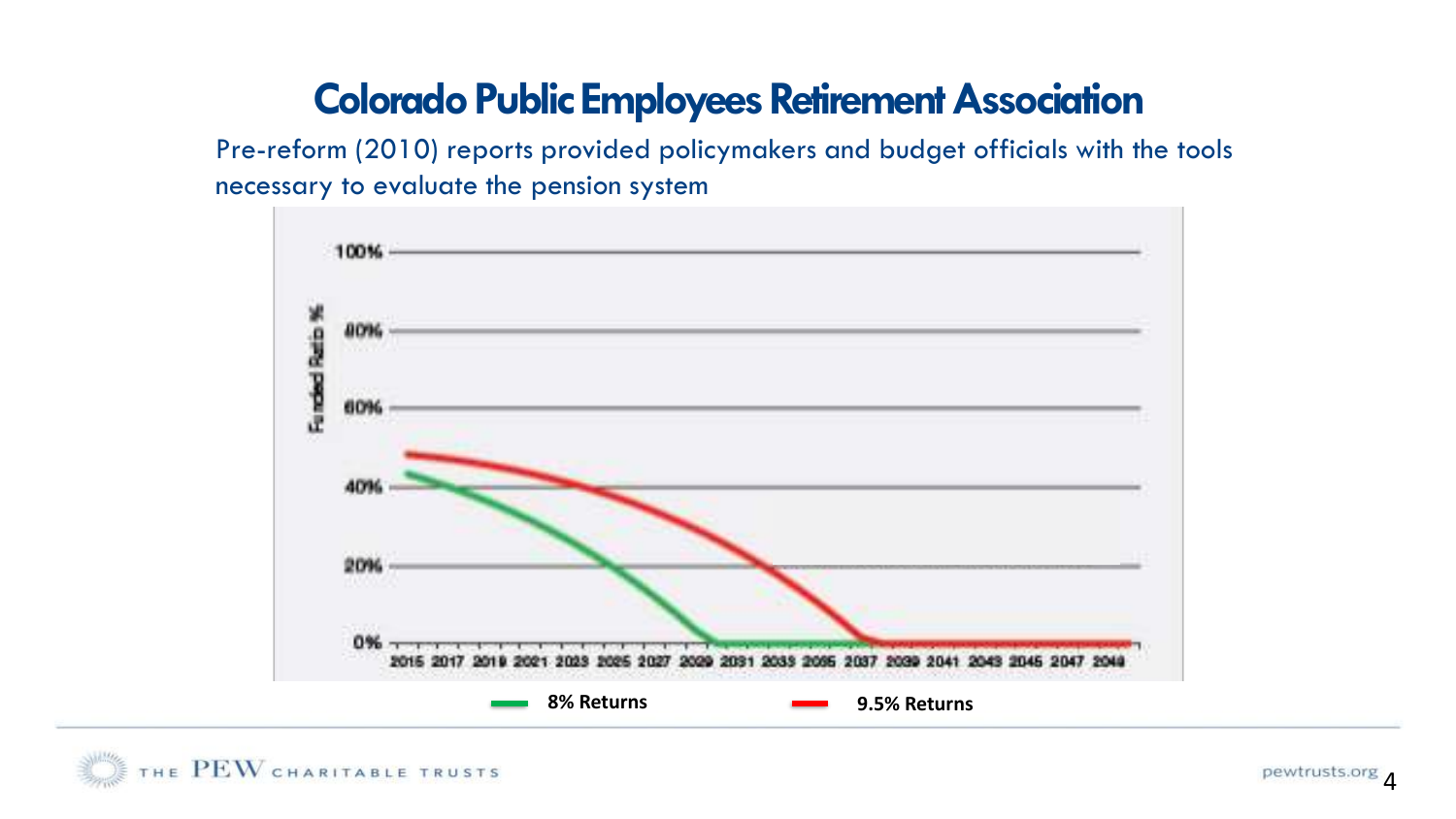# **Colorado's 2015 Analysis**

**Signal Light** developed a clear and concise framework to evaluate risk of fiscal distress



### **About Signal Light**



| <b>Status</b>      | <b>Definition</b>                                      |
|--------------------|--------------------------------------------------------|
| <b>Dark Green</b>  | 100% Funded by 2041<br>(30 years from 2011)            |
| Green              | 100% Funded by 2046<br>(30 years from 2016)            |
| <b>Light Green</b> | 100% Funded by 2056<br>(40 years from 2016)            |
| Yellow             | 100% Funded by 2066, and<br>never as low as 20% Funded |
| <b>Orange</b>      | Solvent, and only gets as low<br>as 20% Funded         |
| <b>Red</b>         | Insolvent after 2036<br>(after 20 years)               |
| <b>Dark Red</b>    | Insolvent by 2036<br>(within 20 years)                 |

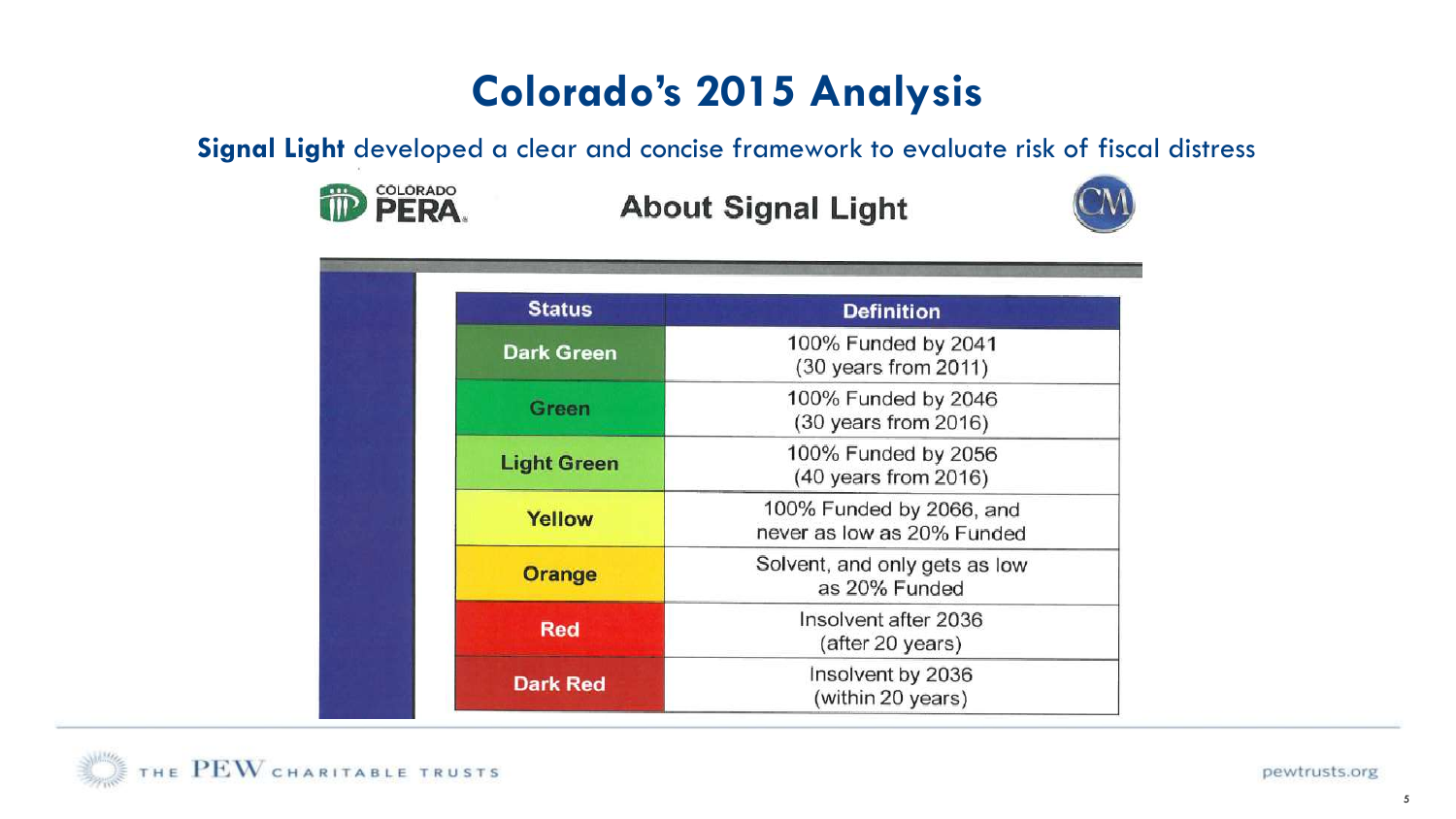# **Colorado's 2015 Analysis**

**Signal Light** developed a clear and concise framework to evaluate risk of fiscal distress



### **About Signal Light**



| <b>Status</b>      | <b>Definition</b>                                      |                 |
|--------------------|--------------------------------------------------------|-----------------|
| <b>Dark Green</b>  | 100% Funded by 2041<br>(30 years from 2011)            | 23% Probability |
| <b>Green</b>       | 100% Funded by 2046<br>(30 years from 2016)            |                 |
| <b>Light Green</b> | 100% Funded by 2056<br>(40 years from 2016)            |                 |
| Yellow             | 100% Funded by 2066, and<br>never as low as 20% Funded |                 |
| Orange             | Solvent, and only gets as low<br>as 20% Funded         |                 |
| <b>Red</b>         | Insolvent after 2036<br>(after 20 years)               |                 |
| <b>Dark Red</b>    | Insolvent by 2036<br>(within 20 years)                 |                 |

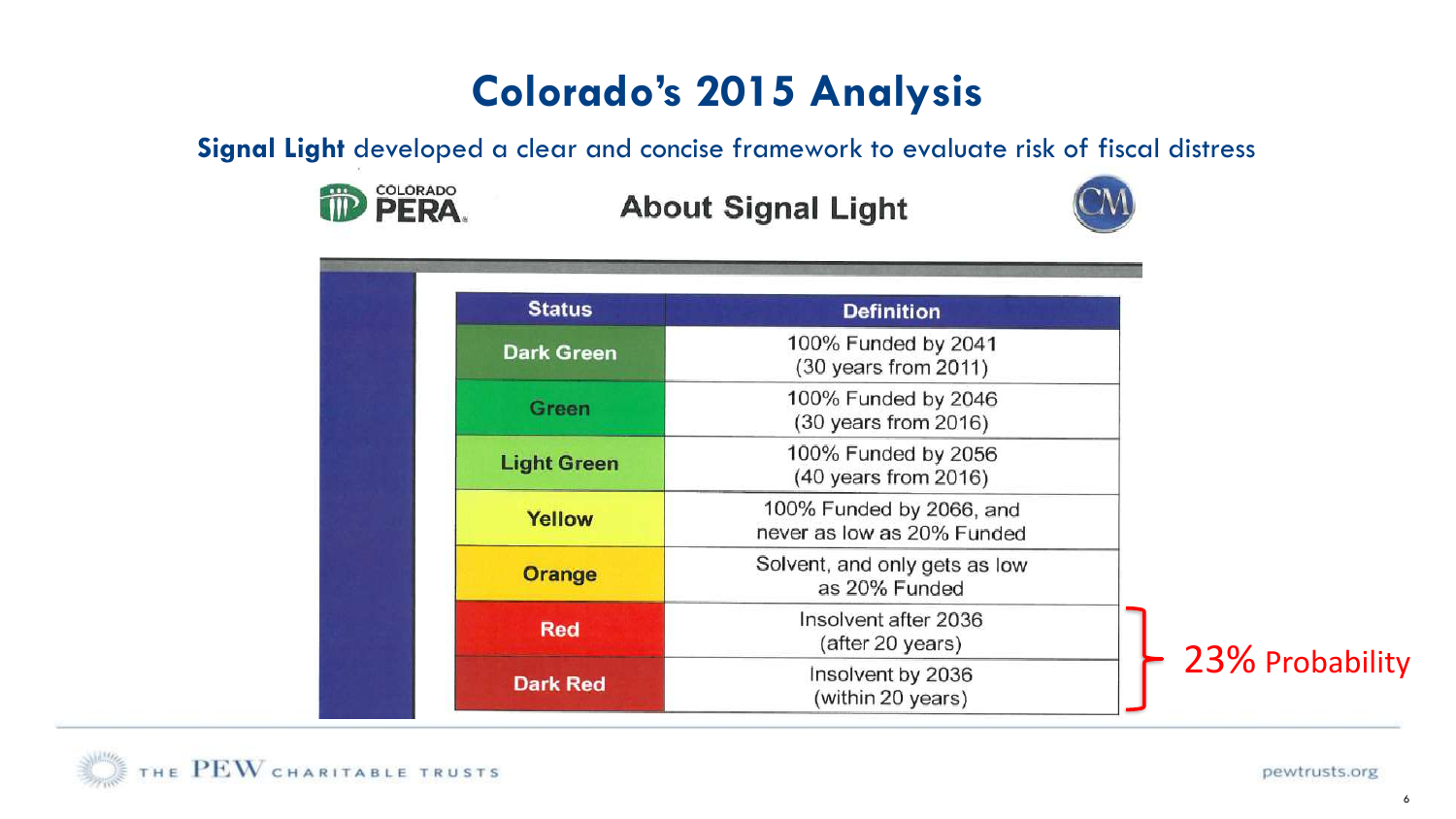## **Stress Testing in Action: Colorado**

### Stress Testing analysis helped to facilitate comprehensive and lasting reform



Sources: Analysis by The Pew Charitable Trusts and The Terry Group based on publicly available Comprehensive Annual Financial Reports (CAFRs), actuarial reports and valuations, other public documents or as provided by plan officials.

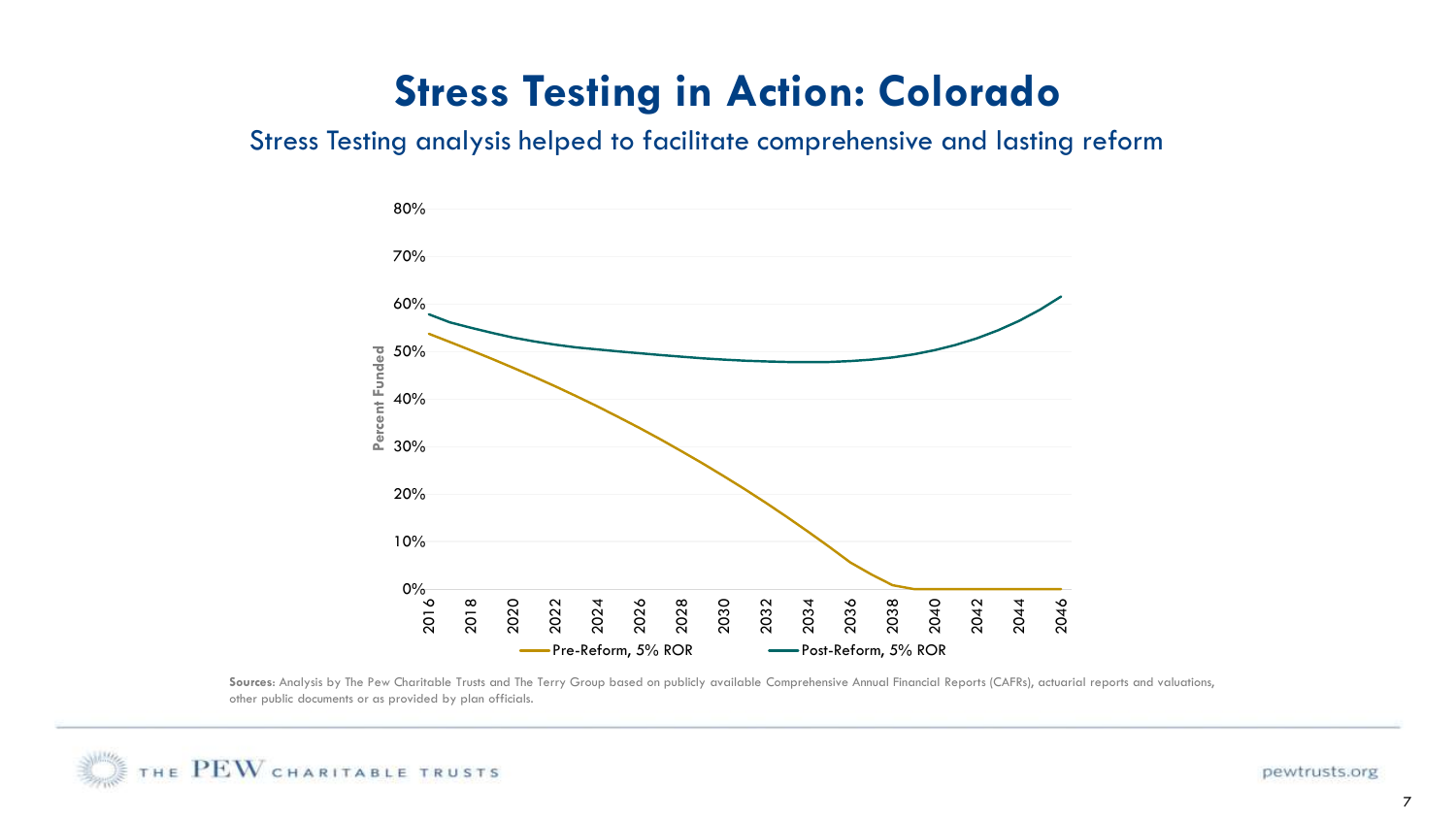## **Stress Testing in Action: Connecticut**

#### Stress Testing analysis helped to facilitate comprehensive and lasting reform





Sources: Analysis by The Pew Charitable Trusts and The Terry Group based on publicly available Comprehensive Annual Financial Reports (CAFRs), actuarial reports and valuations, other public documents or as provided by plan officials.

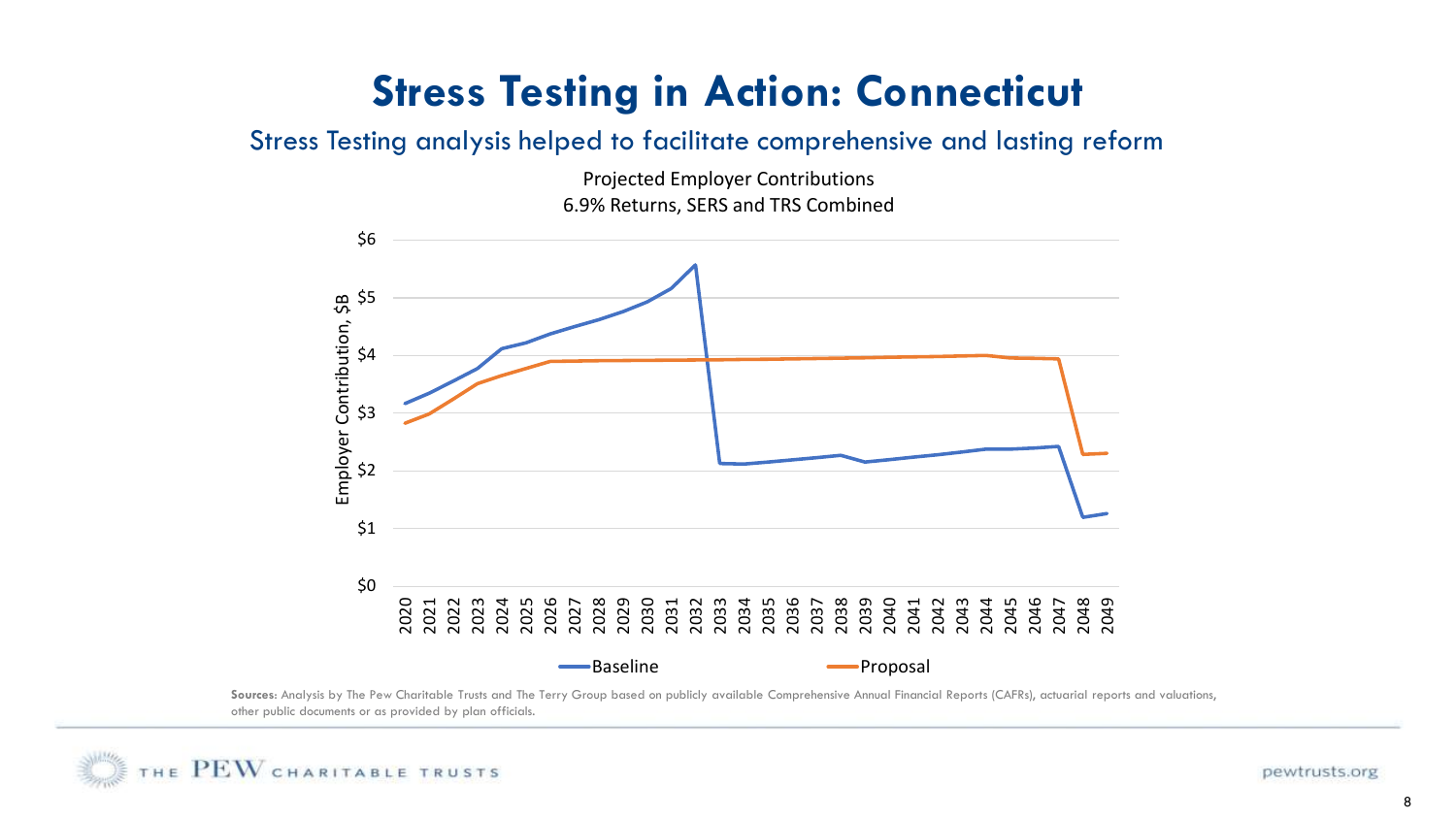### **Emerging Trend: States that Have Enacted or are Considering Adopting Stress Testing Requirements**



Note: Of the states that have adopted stress testing requirements by statute, at least four (WA, CA, VA, HI) have produced at least two stress testing reports as of January 2019. Map is as of August 2019.

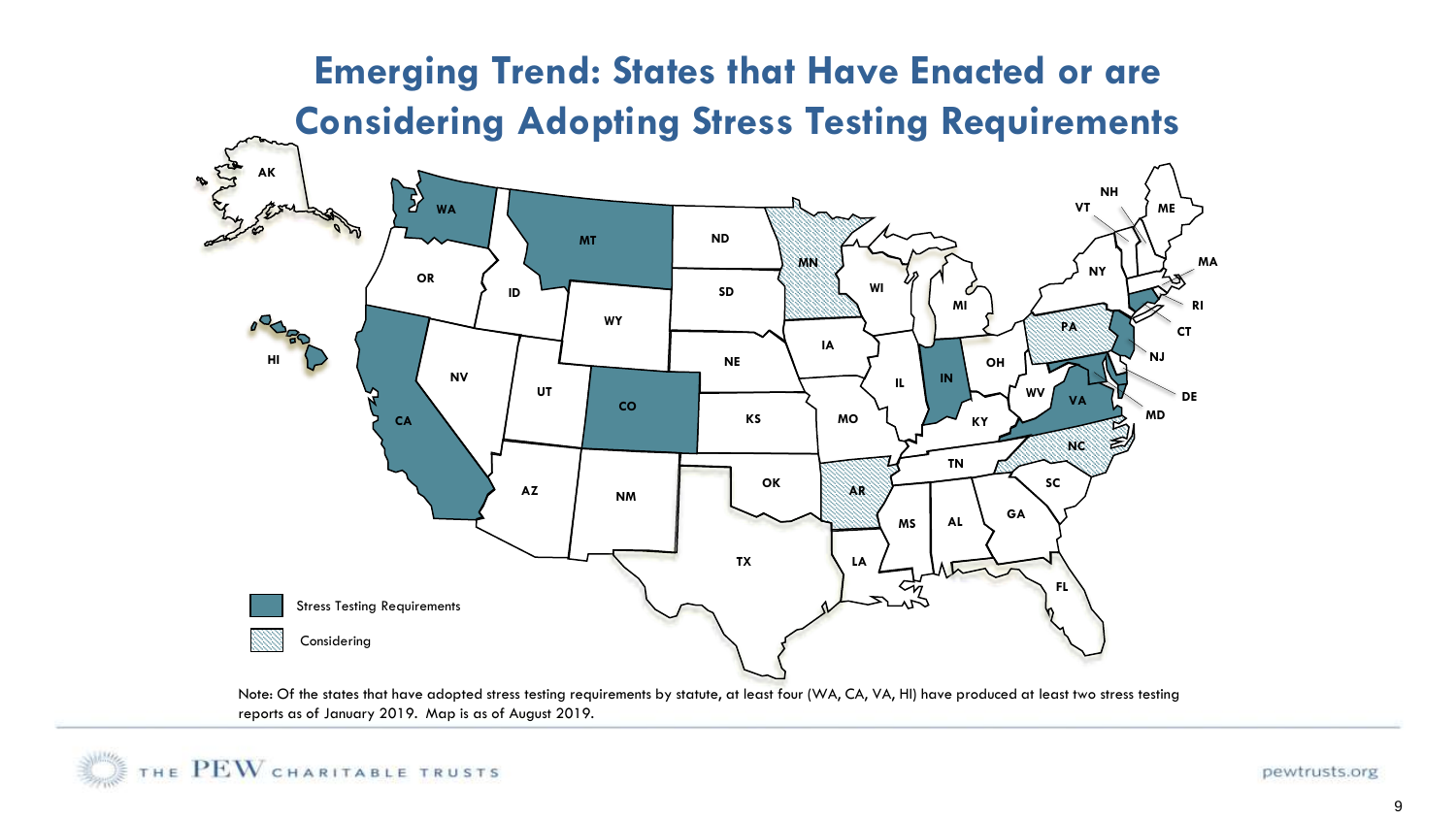$\triangleright$  Ensuring financial stability – stress testing and risk reporting are key

➢**Cost sharing – different models and implementation issues**

➢Managing changes in economic and investment return outlook

➢The role of clear objectives in strengthening retirement systems

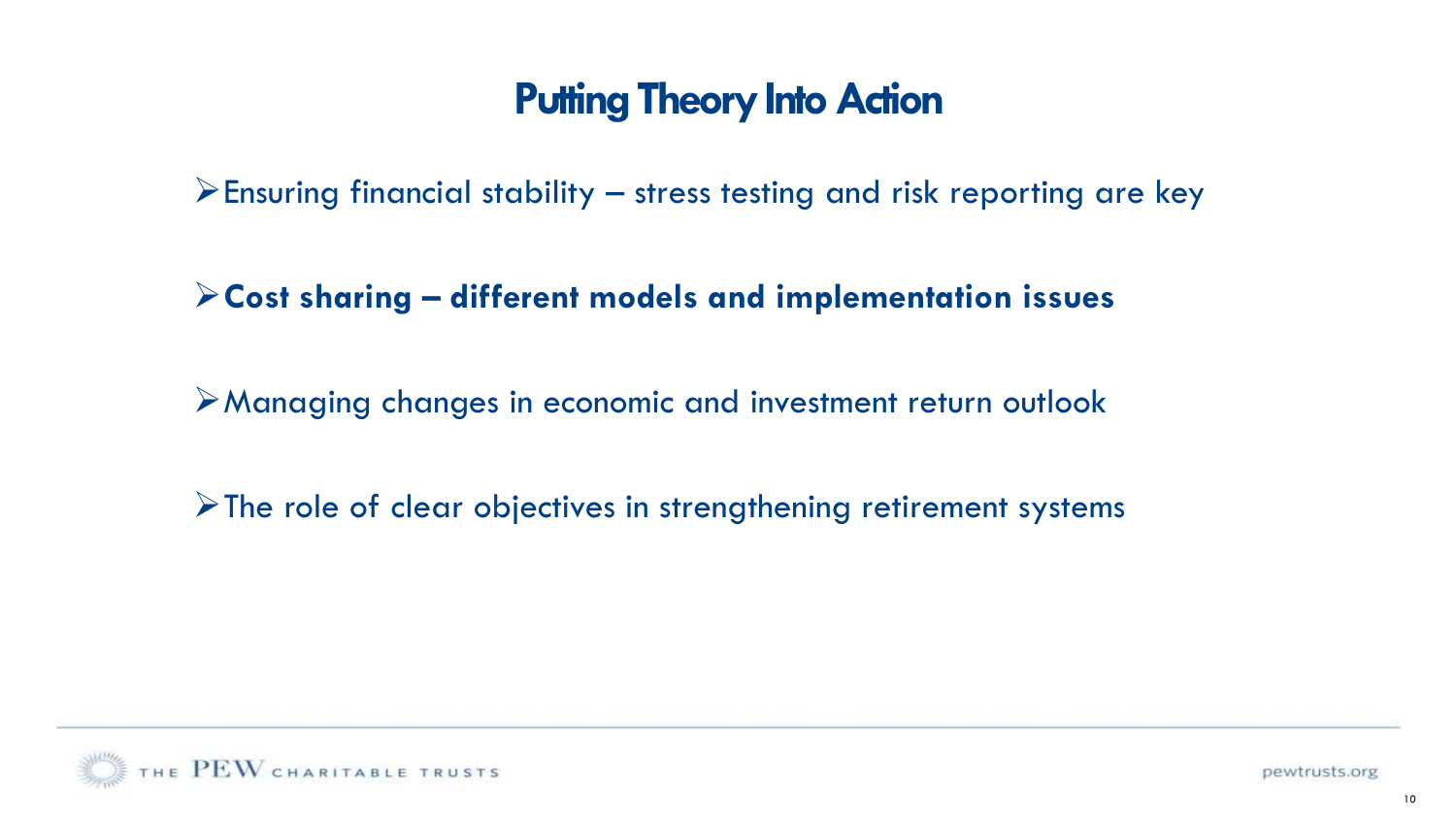### **Cost Sharing is Used in Traditional DB Plans**

28 DB plans in 18 states have formal cost sharing policies



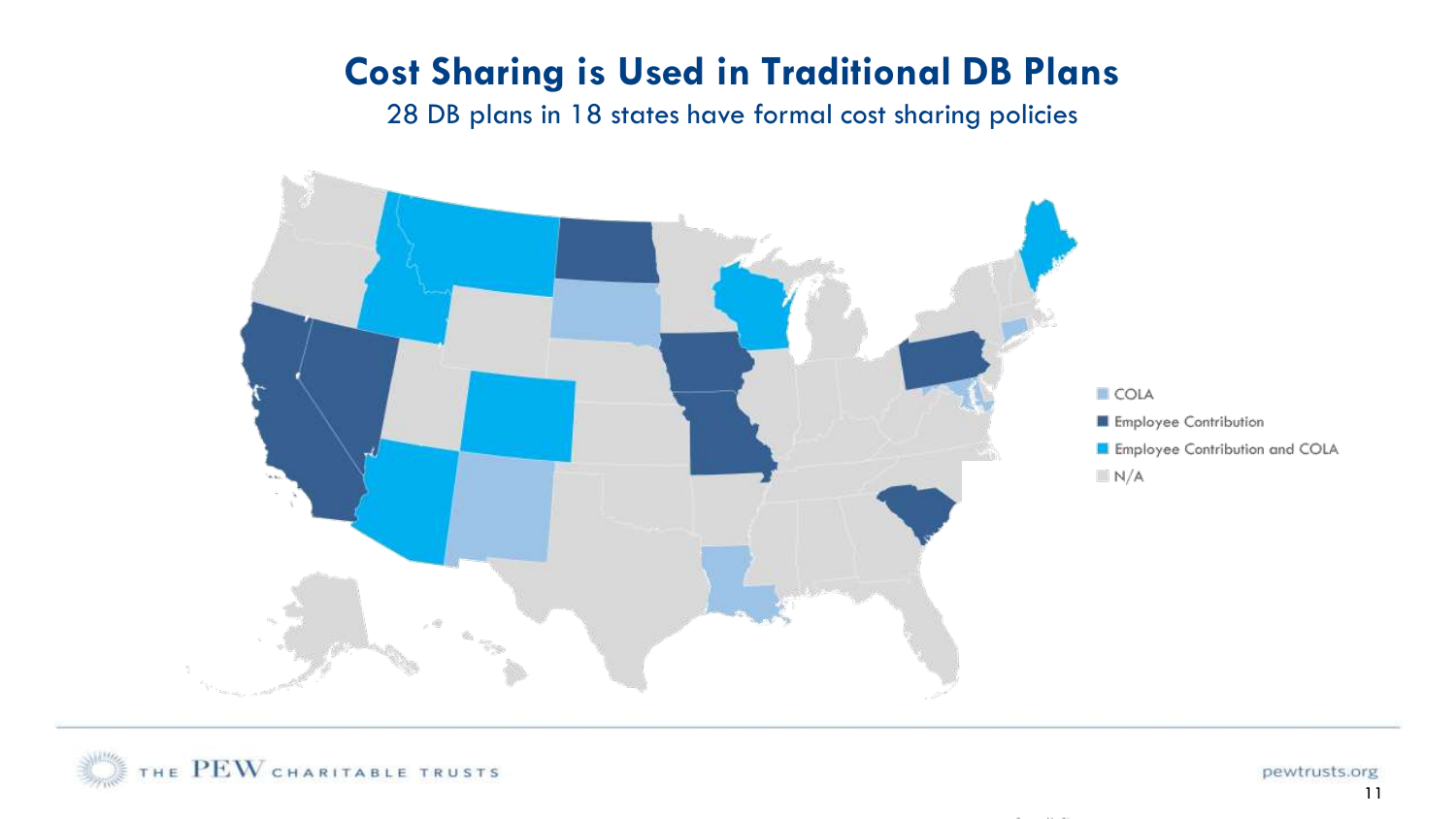### **Alternative Plans are the Default or Mandatory Option in 17\* states**

Seven of the 10 default hybrid plans have been adopted since 2006





#### Notes:

- In cases where a state has more than one alternative plan, the plan type with the greater number of participants is marked on the map. This includes Indiana where workers choose between a hybrid and DC plan, Michigan where state workers are in a DC plan and teachers choice between a DC or hybrid plan, and Utah where workers choose between a hybrid and DC plan. Twelve states total offer a default or optional hybrid plan.
- Texas provides a cash balance plan to over 400,000 local workers through the state's Texas Municipal Retirement System and Texas County and District Retirement System.
- Washington's current default is a hybrid plan but will change to a DB plan starting July 2, 2020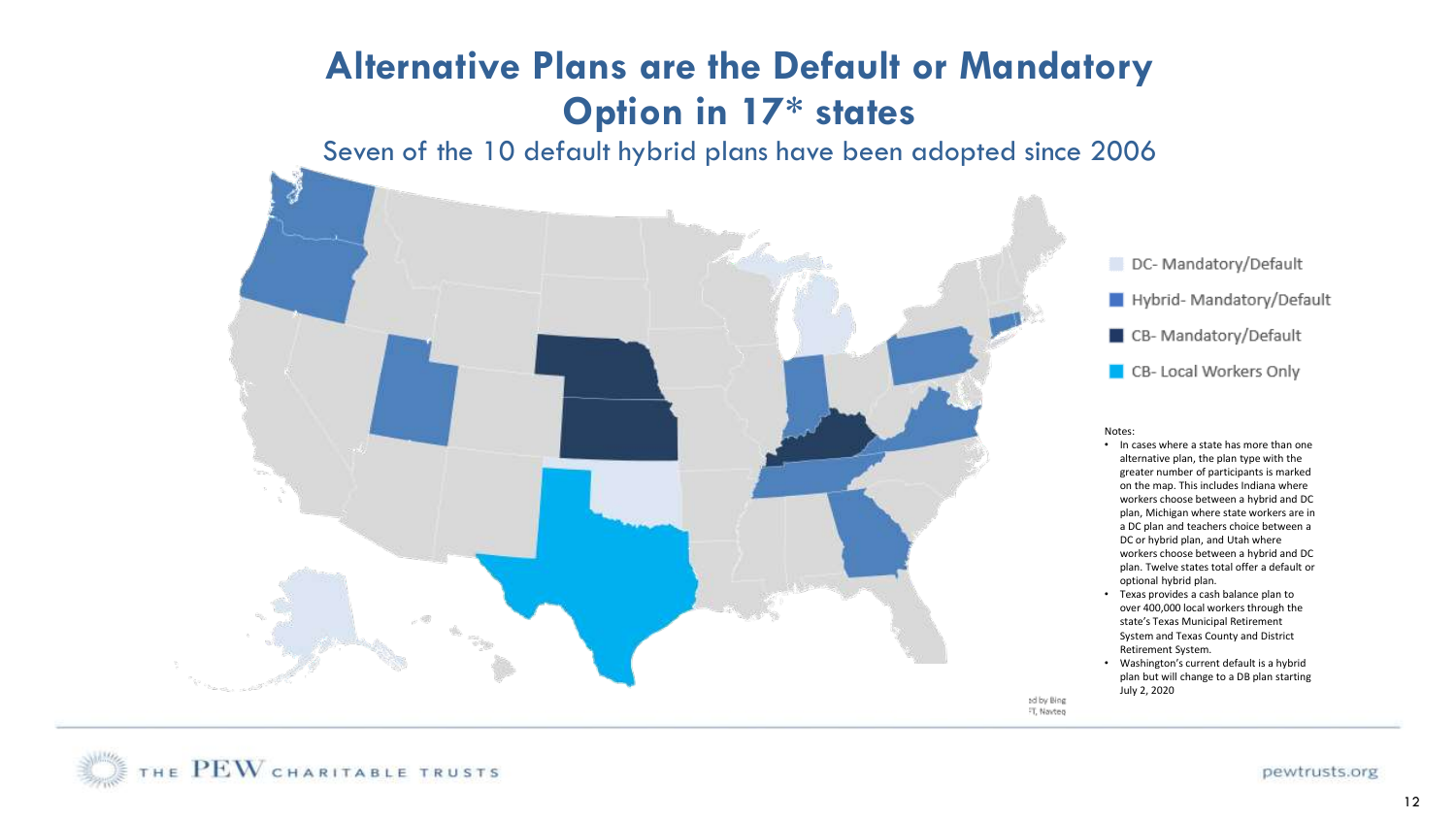$\triangleright$  Ensuring financial stability – stress testing and risk reporting are key

 $\triangleright$  Cost sharing – different models and implementation issues

➢**Managing changes in economic and investment return outlook**

➢The role of clear objectives in strengthening retirement systems

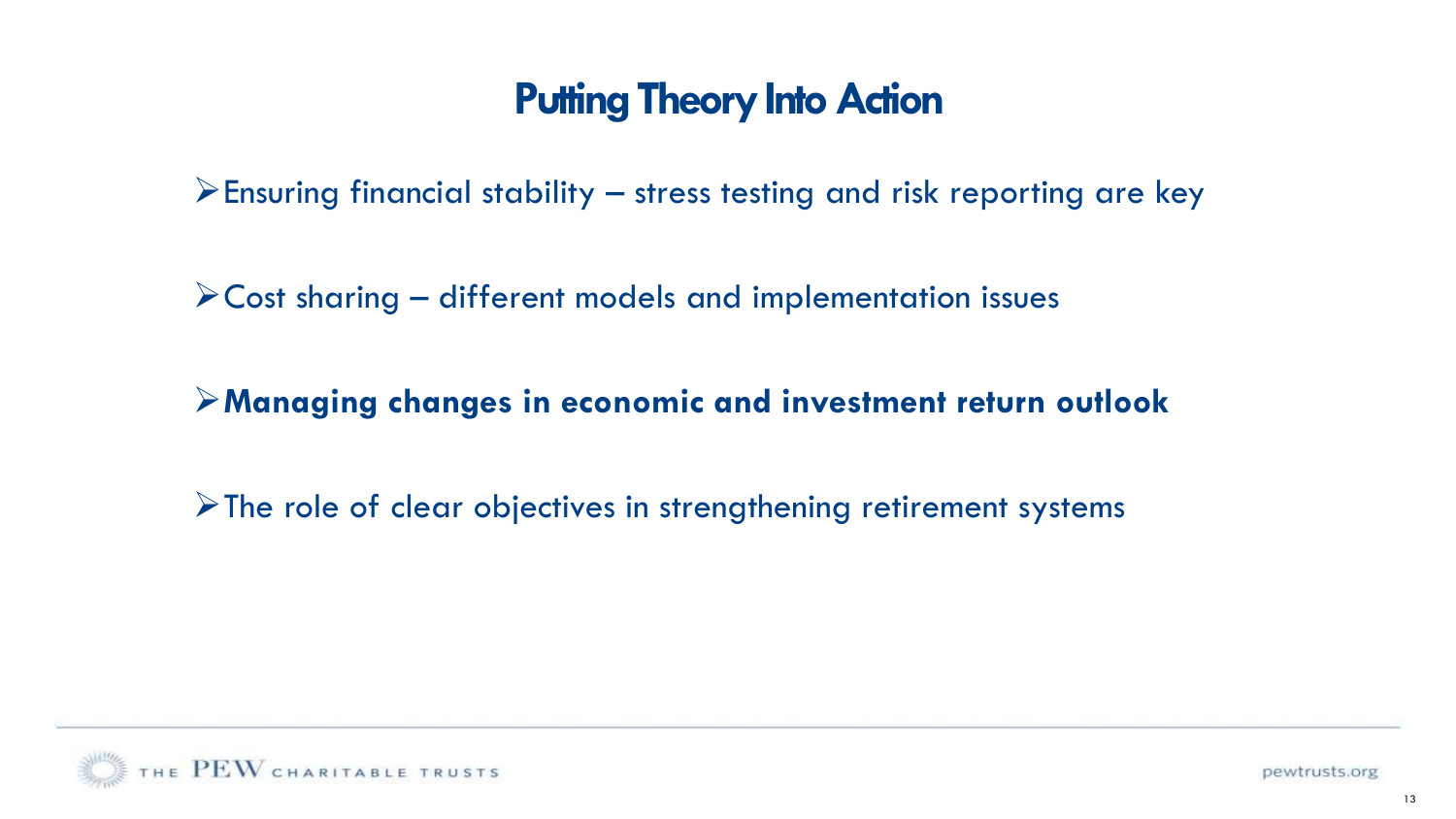$\triangleright$  Ensuring financial stability – stress testing and risk reporting are key

 $\triangleright$  Cost sharing – different models and implementation issues

➢Managing changes in economic and investment return outlook

➢**The role of clear objectives in strengthening retirement systems**